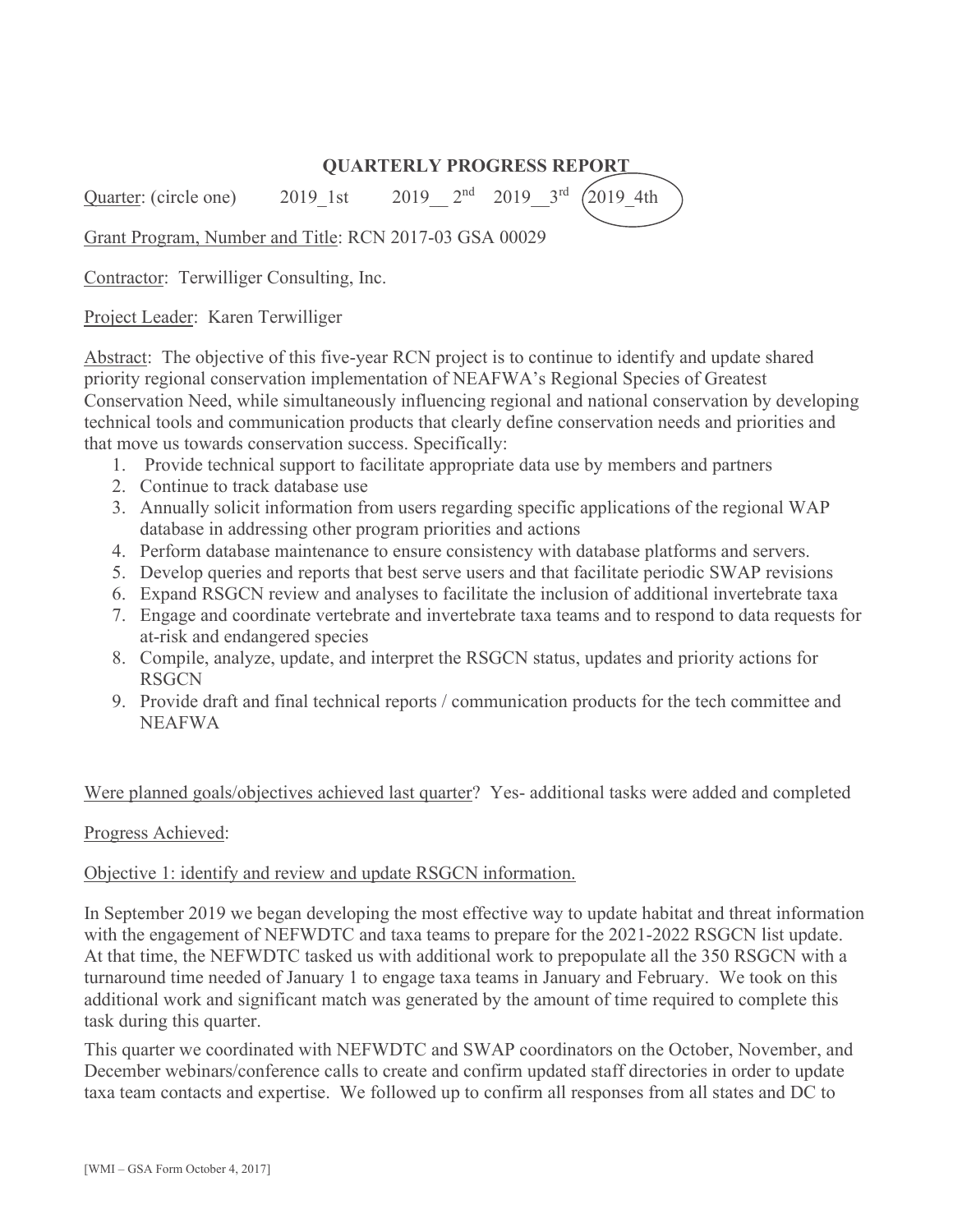update staff turn-over and changes since the annual meeting in September. These have been compiled and sent for confirmation. We updated our approach as a result of the annual meeting request and we contacted experts in December to re-engage taxonomic teams in a consistent review process. We are following up on the feedback provided by the NEFWDTC at their annual meeting. We have populated the new data fields over this quarter and sent to the taxa teams 2/13-31/19 so they can be engaged over the winter (non-field work season). Taxa Team Webinars were scheduled for January, with doodle polls sent to set up follow up February meetings.

Significant prep work has begun to develop the documents and spreadsheets to most efficiently update the RSGCN information. We presented our design of the new data to be updated at the annual meeting and we received feedback to prepopulated the forms to then provide to the taxa teams. A database entry form was developed to collect information to capture and compile any changes in state status of RSGCN and identify unique habitats and threat vulnerabilities. The four vertebrate taxa teams include bird, mammal, herpetofauna, and fish biologists from each state. The 8+ individual invertebrate taxa teams (freshwater mussel, terrestrial snails, crayfish, moths, dragonflies and damselflies, butterflies and skippers, tiger beetles, bumble bees, and species reviewed in 2021-2022) are being updated. Mussel, crayfish, odonate, stonefly and tiger beetle experts have been contacted to help populate the data entry forms. Additional previous TCI associates we reengaged to meet this accelerated deadline and perform these additional services. This required emails to 97 experts in the NE, by taxa, with individual instructions and webinars and data files to be sent several intervals in November and December.

Work with state fish and wildlife biologists and SWAP coordinators to improve the classification and description of habitat requirements for RSGCN continued. Consistent classification and coding were developed to capture habitats and threats to improve our understanding of habitat vulnerabilities and requirements for RSGCN (all taxa) that allow the Committee to focus conservation to benefit the most species and improve certainty in conservation outcomes. Data sources have been compiled and used to prepopulate the worksheets for each vertebrate taxa and 2 invertebrate taxa.

We planned an additional 2020 symposium to highlight the RSGCN/RCN projects similar to the April 2019 NEAFWA annual meeting to provide updates and communication on the broad array of effective regional projects. We worked with key RCN PIs to highlight key taxa and geographic priority projects and organized the NEAFWA Symposium to focus on RSGCN efforts regionwide. Stonefly, turtle, xerics and others were included with a panel discussion could be facilitated to solicit attendees' input and feedback on these programs. However, it was not accepted as other later submitted symposia (the AT Risk and another Aquatic Connectivity symposium) overlapped the topic content.

Objective 2: provide on-going technical support, and evaluation of use of regional Wildlife Action Plan database; We continue to track users regarding the regional SWAP database in addressing other program priorities and actions. At least 72 additional users downloaded the database for use. Most users indicate that they are using it for grant applications and proposals in order to include the SGSN, key threats and actions from the NESWAPs. We briefed several new partners on the database and it was sent to additional state and federal partners.

We implemented suggestions from two surveys, one for states and one for partners. The surveys asked users to explain what kind of information they were seeking, whether they were able to find it, how it could be made easier to use, and what additional information it should contain. The responses to the survey have been summarized in a draft report and incorporated in the updated database provided and